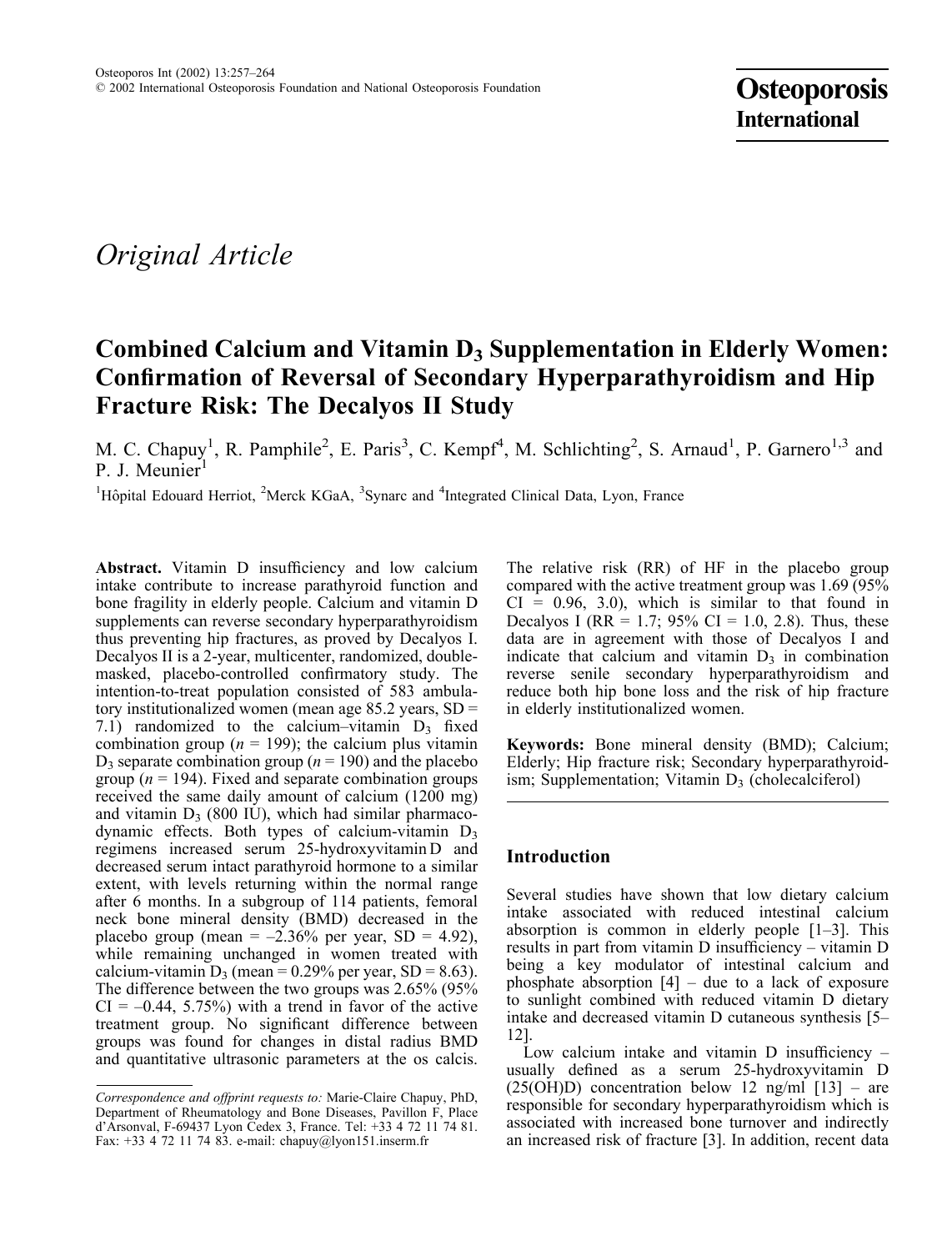suggest that vitamin D insufficiency is actually more common than previously believed because of the upward reappraisal of the classical 25(OH)D threshold level below which parathyroid hormone secretion (PTH) begins to increase [14–16].

Two controlled studies, Decalyos I performed in French institutionalized elderly women [17,18] and another in elderly American men and women [19], have demonstrated a significant protective effect of a combined supplement of calcium and vitamin D on hip and/or other nonvertebral fractures. This reduction in fracture risk is associated with an increase in bone mineral density (BMD) and serum 25(OH)D concentration and a decrease in serum PTH.

The aim of this 2-year randomized, placebo-controlled study entitled Decalyos II (vitamin D, Calcium Lyon Study II) was to confirm the effects of combined calcium and vitamin D supplementation on biochemical variables of calcium homeostasis, femoral neck BMD and hip fracture risk.

## Subjects and Methods

#### Subjects

We enrolled 639 patients (mean age 85 years, range 64– 99 years) living in 55 apartment houses for elderly people, 610 of whom were randomized in the study. To be eligible for the study the women had to be ambulatory (able to walk indoors with a cane or a walker) and to have a life expectancy of at least 24 months. We excluded women who had intestinal malabsorption, hypercalcemia (serum calcium  $>2.63$  mmol $\hat{1}$ ) or chronic renal failure (serum creatinine  $> 150 \text{ \mu}$ mol/l). Women who had received drugs known to alter bone metabolism, such as corticosteroids, anticonvulsants or a high dose of thyroxine, within the past year were excluded. Treatments with fluoride salts  $(>3$  months), bisphosphonates, calcitonin  $(>1$  month), calcium  $(500 \text{ mg/day})$  and vitamin D  $(>100 \text{ IU/day})$  during the last 12 months were also exclusion criteria.

The study was approved by the Lyon Hospital Ethics Committee and written consent was obtained from all study subjects or from their family representative.

#### Study Design and Supplements

In this 2-year, double-masked, placebo-controlled and comparative trial, the 610 subjects were randomly assigned either to one of the two active groups (calcium–vitamin  $D_3$  fixed combination group or separate calcium and vitamin  $D_3$  supplements group) or to the placebo group.

The sachet of the calcium–vitamin  $D_3$  fixed combination (Ostram–vitamin D<sub>3</sub>, Merck KGaA) contains a fixed combination of 1200 mg elemental calcium in the form

of tricalcium phosphate and 800 IU  $(20 \mu g)$  of vitamin D3. The calcium (Ostram, Merck KGaA) contains 1200 mg of elemental calcium in the form of tricalcium phosphate. Vitamin  $D_3$  (Devaron, i.e., cholecalciferol, Duphar Solvay) was given in two pills of 400 IU each.

The study was conducted using the double dummy method, i.e., each day women in the treated groups received 1200 mg of elemental calcium and 800 IU of vitamin D3 given either by a sachet of calcium–vitamin  $D_3$  fixed combination (Ca– $D_3$  group) or as a sachet of calcium and two tablets of vitamin  $D_3$  (Ca+D<sub>3</sub> group). The other women received a placebo of calcium and vitamin  $D_3$  (one sachet containing lactose, microcrystalline cellulose and the same excipient as the active treatment and two tablets of vitamin  $D_3$  placebo). The supplements were taken in an aqueous suspension at lunchtime during a meal in the presence of a nurse to ensure compliance.

At baseline, the women's relevant medical history was recorded for a history of falls and fractures, basic diet and mobility (level of daily life activities). Dietary data were collected by a questionnaire for gathering information on calcium and vitamin D intake. All treatments prescribed during the previous year were documented. A general physical examination including all major body systems was performed. Heart rate and supine blood pressure were measured at each visit.

Every 3 months women were assessed and the investigators recorded their medical status. They were asked whether they had experienced any adverse event or fracture since their last visit. For each new peripheral fracture, the date, site and cause of the trauma were recorded on a specific form in the Case Report Form. Vertebral fractures had to be confirmed by systematic radiographs of the spine.

#### Biochemical Measurements

Serum intact parathyroid hormone (PTHi) was measured by immunochemoluminometric assay (Ciba-Corning Diagnostic). The normal range for adults from 40 to 70 years of age is 11–55 pg/ml (1.2–5.8 pmol/l). Serum 25(OH)D was assessed by competitive-binding protein assay after extraction and purification. The normal range for adults given by the manufacturer of the kit (Incstar) is 15–50 ng/ml (37–125 nmol/l). Serum bone alkaline phosphatase was measured by a two-site radioimmunoassay (Tandem-R-Ostase kit, Beckman-Coulter, CA). Serum calcium, phosphate, creatinine, sodium, potassium, ALT, AST,  $\gamma$ GT, albumin and total proteins were measured by standard laboratory methods. Twenty-four hour urinary excretion of calcium and creatinine was also assessed. Blood and urine samples were taken after an overnight fast at each investigation site and sent to a centralized laboratory for measurement. All samples were kept frozen at  $-70$  °C until analysis.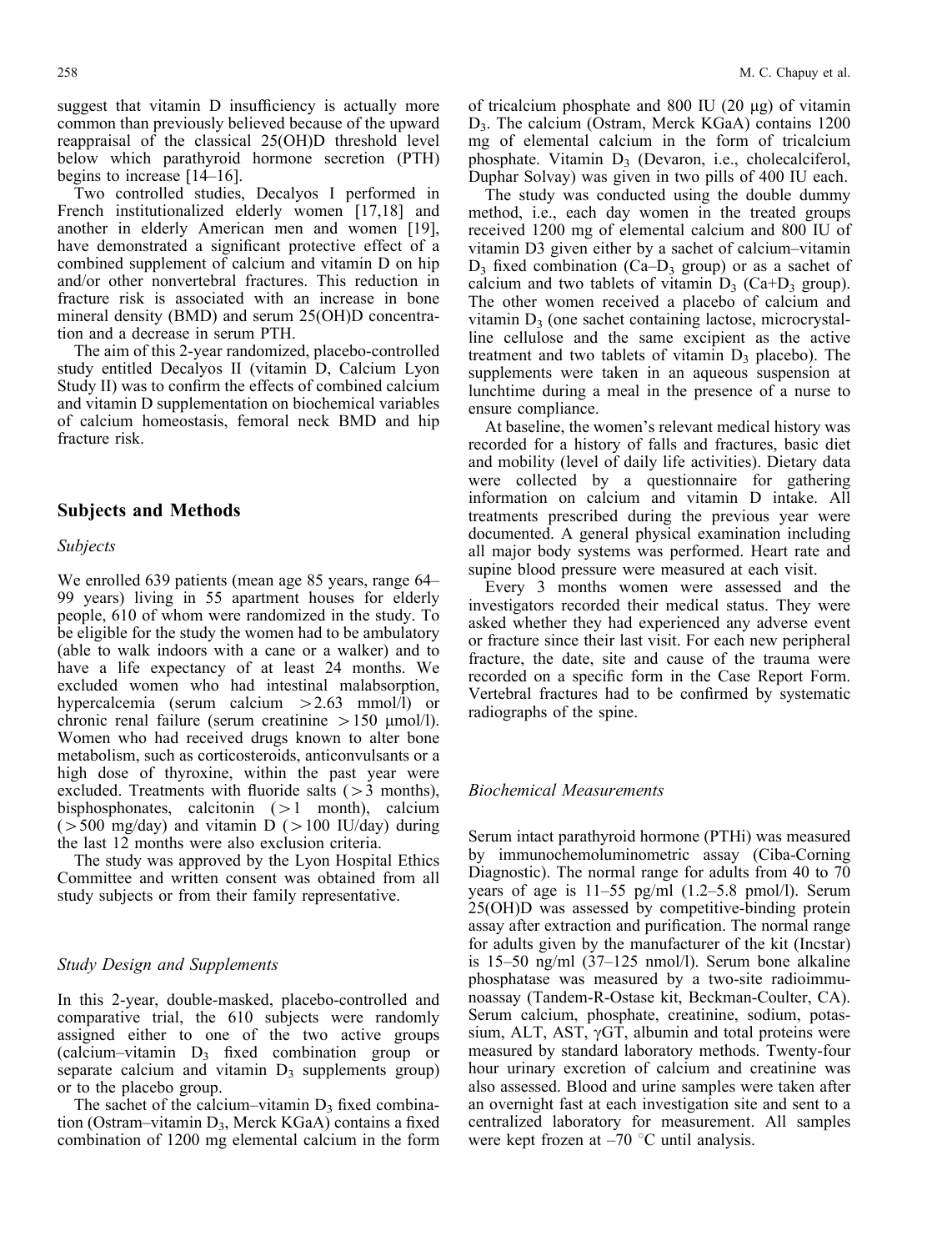#### Bone Mineral Density (BMD) and Quantitative Ultrasound assessments

BMD of the distal radius was measured by single X-ray absorptiometry (SXA) at the investigator's site using a mobile Hologic DTX100 Osteometer (Hologic, Waltham, MA) operated by two nurses specifically recruited and trained for this study. The SXA scanners were calibrated each day, using their own standard phantom. A cross-calibration of the two densitometers was performed twice weekly using the same phantom. In addition, a monthly quality control of the densitometers was performed by the central laboratory (Synarc, Lyon, France). Longitudinal variability was expressed as a coefficient of variation (CV) using phantom data and estimated at 0.66% and 0.76%. Short-term in vivo precision was estimated at 1.39% (CV) for repeated baseline distal forearm BMD measurements.

Femoral neck BMD was measured in a subgroup of 114 patients living near the Lyon study co-ordination center by dual-energy X-ray absorptiometry (DXA) using a Hologic QDR 1000 Plus device. Positioning of the patients was controlled by using the Osteodyne device [20]. Longitudinal in vitro coefficient of variation (CV%) using a phantom was estimated at 0.29%. In the same subgroup of 114 patients, quantitative ultrasound parameters (speed of sound (SOS), broadband ultrasound attenuation (BUA) and Stiffness) were measured at the os calcis. The ultrasound measurements were performed with a Lunar Achilles Plus device (Lunar, Madison, WI). A daily quality control was performed using the phantom provided by Lunar. Longitudinal in vitro CV% was of 0.14% and 0.81% for SOS and BUA, respectively.

#### Statistical Analysis

Efficacy data are presented for the intention-to-treat (ITT) population consisting of all randomized patients who had taken at least one dose of treatment and who provided at least one follow-up measurement for one or more efficacy variables (biochemical markers, BMD).

Changes from baseline of biochemical parameters were analyzed by ANCOVA using treatment group as main factor and baseline value as covariate. Given the very similar pharmacodynamic profile of the  $Ca-D_3$ group and the  $Ca + D_3$  group, these two groups were combined to evaluate the global impact of calcium and vitamin  $D_3$  treatment. For each patient the yearly changes in BMD were estimated by linear regression analysis [21]. The annual percentage rate of change was calculated as 100 times the slope divided by the intercept of the regression line at study entry. The mean rate of change in BMD over time was analyzed using a fixed model analysis of variance with the treatment group (active treatment or placebo) as main factor parameter. Changes in quantitative ultrasound parameters from baseline were analyzed using ANCOVA.

Times to onset of new fractures (nonvertebral and hip) were estimated using the Kaplan–Meier method [22].

The log-rank test was used to compare the placebo and active treatment groups. Risk ratios according to the Cox proportional hazard model and their 95% confidence intervals were calculated.

Incidences of adverse events, changes in standard hematologic and biochemical parameters and changes in vital signs were analyzed in all randomized subjects treated at least once with the study medication. Statistical tests were performed two-sided at a significance level of 5%.

#### Results

Six hundred and ten patients were randomized in the study. Among them, 608 were actually given the study treatment and 583 were assessed at least once while on study treatment (i.e. are eligible for the ITT population): 199 were given the  $Ca-D_3$  fixed combination, 190 the  $Ca + D_3$  separate combination and 194 the placebo.

Baseline data were similar in the three treatment groups (Table 1). In the whole population the mean dietary calcium (557.7 mg/day) and vitamin D (40.8 IU/ day) intakes were very low. Table 2 shows that 66.0 % of the patients were suffering from both low vitamin D status (25(OH)D  $\langle$  12 ng/ml) and calcium intake ( $\langle$ 800 mg/day). This percentage increases to 78.9% when the cut-off limit for 25(OH)D was set to 20 ng/ml. Among the 610 women randomized in the study, 422 (69.2%) subjects completed the 24 months of follow-up. The drop-out rates during the study were similar in the three groups (27.2% in the Ca–D<sub>3</sub> group, 29.1% in Ca+D<sub>3</sub> group and 36.1% in the placebo group). The main reason for drop-out was death  $(15.0\%$  in the Ca–D<sub>3</sub> group, 19.1% in the Ca+D<sub>3</sub> group and 22.4% in the placebo group).

The mean compliance was more than 95% for both sachets and tablets in each treatment group for the ITT population.

#### Changes in Biochemical Parameters of Bone Metabolism

Mean values for serum calcium, phosphate and bone alkaline phosphatase at baseline and at each subsequent control visit are shown in Table 3. In the placebo group no significant change was observed for any parameters. Serum calcium and phosphate levels increased slightly in the two active treatment groups ( $p<0.05$  vs placebo for calcium) but remained within normal limits. Bone alkaline phosphatase concentration decreased in the two active treatment groups  $(p<0.03$  vs placebo at all time points) (Table 3).

At baseline serum 25(OH)D levels were very low. Compared with the placebo group the mean serum 25(OH)D concentrations increased markedly in each treated group ( $p = 0.0001$  vs placebo at each time point) (Fig. 1). At baseline serum PTHi concentrations were about 30% higher than the upper limit of the normal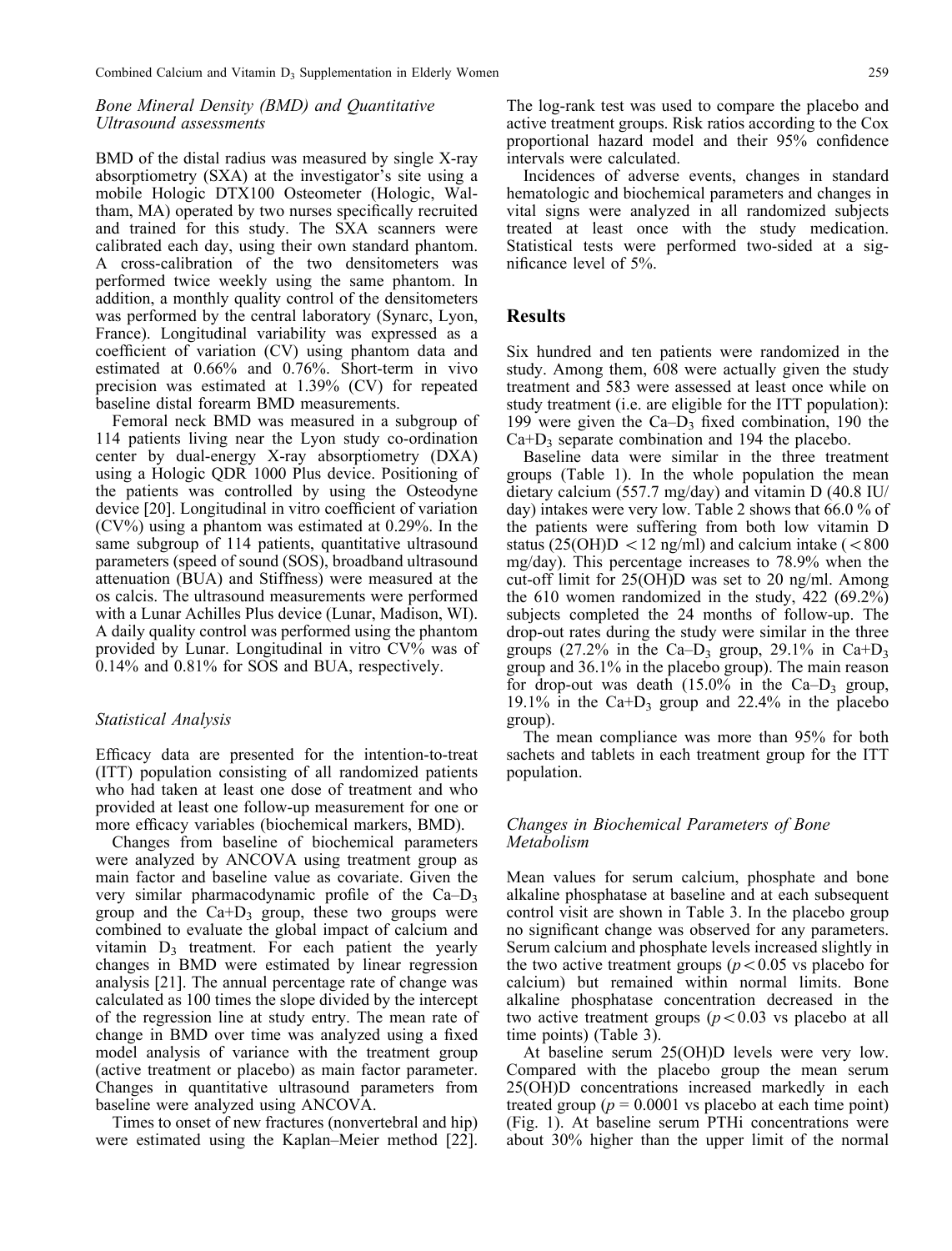Table 1. Baseline characteristics of the study subjects (intention-to-treat population)

|                                        | $Ca-D_3$ fixed combination<br>$(n=199)$ | $Ca+D_3$ separate combination<br>$(n=194)$ | Placebo<br>$(n=190)$ |
|----------------------------------------|-----------------------------------------|--------------------------------------------|----------------------|
| Age $(years)^a$                        | $84.9 \pm 6.6$                          | $84.9 \pm 7.0$                             | $85.7 \pm 7.6$       |
| Weight $(kg)^a$                        | $58.7 \pm 11.8$                         | $59.0 \pm 12.6$                            | $59.9 \pm 11.9$      |
| Height $(cm)a$                         | $155 \pm 6.9$                           | $155 \pm 7.3$                              | $155 \pm 7.3$        |
| Calcium intake $(mg/day)^a$            | $565 \pm 230.1$                         | $551 \pm 238.0$                            | $556 \pm 246.1$      |
| Vitamin D intake (IU/day) <sup>a</sup> | $42 \pm 28.3$                           | $40 \pm 27.3$                              | $41 \pm 28.8$        |
| Fallers $(\%)^b$                       | $14.1\%$                                | 18.6%                                      | 15.8%                |
| Ability to walk                        |                                         |                                            |                      |
| Without help                           | 55.8%                                   | 61.9%                                      | 60.5%                |
| With one or two crutch(es)             | 24.6%                                   | 19.5%                                      | 26.3%                |
| With a walker                          | 19.6%                                   | 18.6%                                      | 13.2%                |
| Walking capacities                     |                                         |                                            |                      |
| $< 10 \text{ m}$                       | $6.0\%$                                 | 05.7%                                      | 06.3%                |
| $[10, 100 \text{ m}]$                  | 40.7%                                   | 37.1%                                      | 35.8%                |
| $[100, 1000 \text{ m}]$                | 32.7%                                   | 37.6%                                      | 39.5%                |
| $\geqslant$ 1000 m                     | 20.6%                                   | 19.6%                                      | 18.4%                |
| Serum calcium $(mg/dl)^a$              | $9.24 \pm 0.44$                         | $9.16 \pm 0.48$                            | $9.2 \pm 0.44$       |
| Serum 25(OH)D $(ng/ml)^a$              | $8.5 \pm 5.3$                           | $9.0 \pm 6.6$                              | $9.1 \pm 6.9$        |
| Serum PTHi (pg/ml) <sup>a</sup>        | $71.2 \pm 76.2$                         | $70.8 \pm 51.3$                            | $71.7 \pm 48.5$      |
| Bone mineral density $(g/cm^2)^c$      |                                         |                                            |                      |
| Total femoral <sup>a</sup>             | $0.677 \pm 0.147$                       | $0.682 \pm 0.146$                          | $0.708 \pm 0.125$    |
| Femoral neck <sup>a</sup>              | $0.598 \pm 0.141$                       | $0.589 \pm 0.113$                          | $0.615 \pm 0.176$    |
| Distal forearm <sup>a</sup>            | $0.323 \pm 0.080$                       | $0.305 \pm 0.069$                          | $0.313 \pm 0.069$    |
| Quantitative ultrasound <sup>c</sup>   |                                         |                                            |                      |
| BUA (dB/MHz)                           | $91.6 \pm 16.7$                         | $91.3 \pm 11.7$                            | $91.5 \pm 14.9$      |
| SOS(m/s)                               | $1488 \pm 30.2$                         | $1487.0 \pm 24.0$                          | $1491.8 \pm 24.0$    |

 $^{\text{a}}$ Mean  $\pm$  SD

<sup>b</sup>Percentage of subjects who fell in the 3 months prior to randomization

c Neck and total femoral BMD, SOS and BUA were assessed in a subgroup of patients living close to the Lyon Study Coordination and Quality Control Center ( $n = 114$ ) whereas forearm BMD was assessed in the whole population ( $n = 583$ ).

| Serum 25-hydroxyvitamin D            | Calcium intake   |                   |  |  |  |
|--------------------------------------|------------------|-------------------|--|--|--|
|                                      | $C < 800$ mg/day | $\geq 800$ mg/day |  |  |  |
| $< 12$ ng/ml<br>$\geqslant$ 12 ng/ml | 66.0%<br>19.9%   | 10.8%<br>3.3%     |  |  |  |

range. In the placebo group the mean PTHi serum level increased progressively throughout the study, whereas a significant decrease in both active treatment groups  $(p=0.0001$  vs placebo at all time points) was observed as early as 6 months and levels returned within the normal range (Fig. 2). No significant difference in any biochemical parameter was observed between the two active treatment groups. Consequently, these two groups



■ Placebo □ Ca-D3 fixed combination □ Ca+D3 separate combination

Fig. 2. Effect of the study medication on PTH serum concentrations (intention-to-treat population).  ${}^*p = 0.0001$  for the comparison of changes from baseline of treated groups with the placebo group.

Table 2. Breakdown of the study population at baseline according to vitamin D status and calcium intake (intention-to-treat population)

|                          | $\overline{0}$ | 6 | 12<br><b>Months</b> | $18$               | 24           |
|--------------------------|----------------|---|---------------------|--------------------|--------------|
| $\circ$                  |                |   |                     |                    |              |
| $\overline{\phantom{a}}$ |                |   |                     |                    |              |
| 10                       |                |   |                     |                    |              |
| 15                       |                |   |                     |                    |              |
| ng/mL<br>20              |                |   |                     |                    |              |
| 25                       |                |   |                     |                    |              |
| $30\,$                   |                |   |                     |                    |              |
| 35                       |                |   |                     |                    | $\star$<br>* |
| 40                       |                | * | *                   | $\star$<br>$\star$ |              |

Placebo  $\Box$  Ca-D3 fixed combination  $\Box$  Ca+D3 separate combination

Fig. 1. Effect of the study medication on 25(OH)D serum concentrations (intention-to-treat population).  $\mathbf{\hat{p}} = 0.0001$  for the comparison of changes from baseline of treated groups with the placebo group.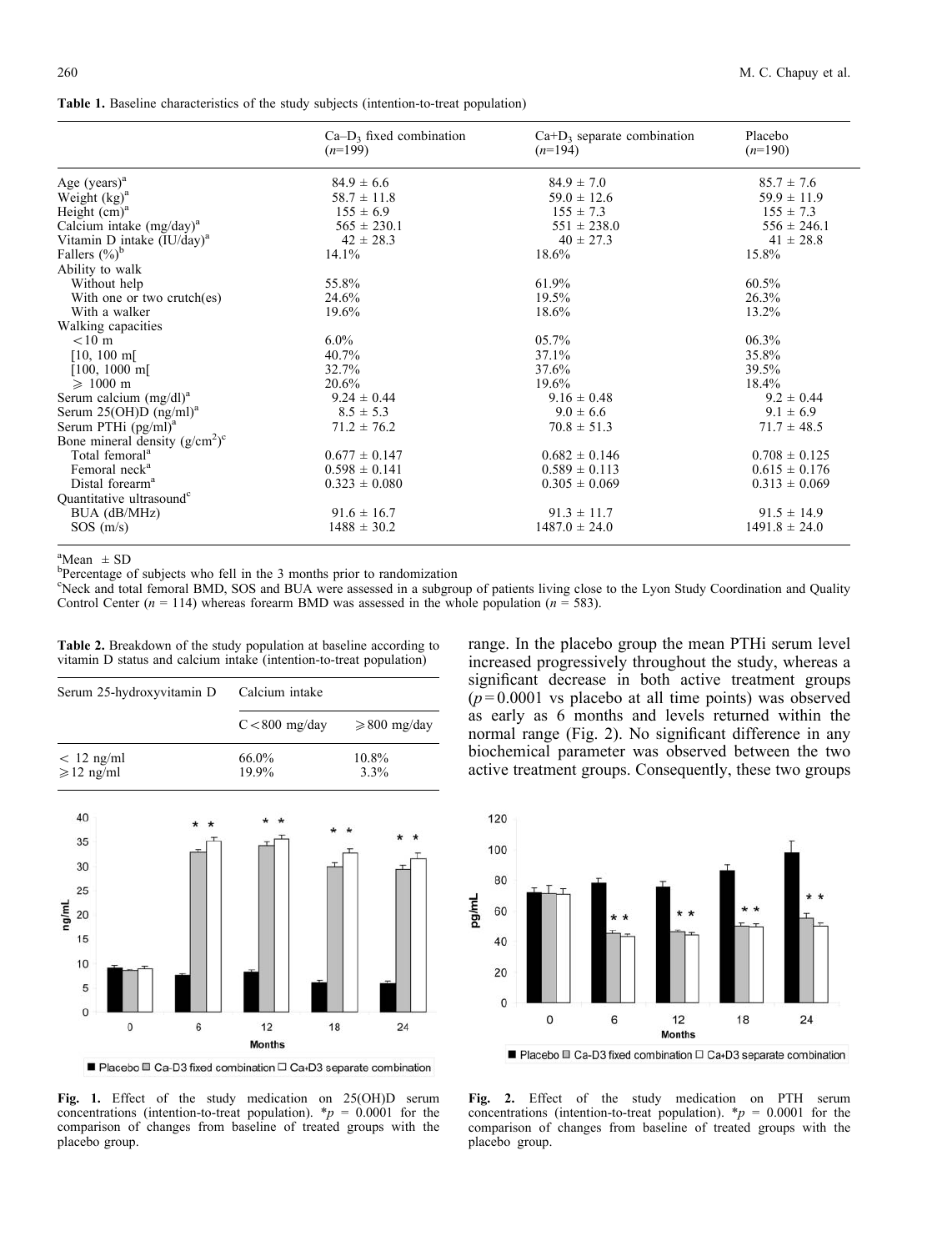Table 3. Mean biochemical parameters of bone metabolism in the treatment and placebo groups at baseline and after 6, 12, 18 and 24 months of follow-up (intention-to-treat population)

|                                                       | <b>Baseline</b>   | 6 months           | 12 months         | 18 months          | 24 months          |
|-------------------------------------------------------|-------------------|--------------------|-------------------|--------------------|--------------------|
| Calcium (mg/dl)                                       |                   |                    |                   |                    |                    |
| Treated group                                         |                   |                    |                   |                    |                    |
| $Ca-D3$                                               | $9.24 \pm 0.44$   | $9.28 \pm 0.52^*$  | $9.32 \pm 0.48^*$ | $9.24 \pm 0.48^*$  | $9.24 \pm 0.48^*$  |
| $Ca+D_3$                                              | $9.16 \pm 0.48$   | $9.28 \pm 0.48^*$  | $9.32 \pm .052^*$ | $9.32 \pm 0.68^*$  | $9.28 \pm 0.52^*$  |
| Placebo                                               | $9.20 \pm 0.44$   | $9.00 \pm 0.44$    | $9.00 \pm 0.44$   | $8.96 \pm 0.44$    | $9.08 \pm 0.52$    |
| $n$ (Ca–D <sub>3</sub> , Ca+D <sub>3</sub> , Placebo) | (199, 194, 190)   | (185, 185, 175)    | (175, 170, 163)   | (162, 152, 144)    | (142, 137, 127)    |
| Phosphate (mg/dl)                                     |                   |                    |                   |                    |                    |
| Treated group                                         |                   |                    |                   |                    |                    |
| $Ca-D3$                                               | $3.22 \pm 0.50$   | $3.41 \pm 0.43$    | $3.32 \pm 0.37$   | $3.35 \pm 0.46^*$  | $3.35 \pm 0.46$    |
| $Ca+D_3$                                              | $3.25 \pm 0.46$   | $3.44 \pm 0.43$    | $3.38 \pm 0.40$   | $3.32 \pm 0.40^*$  | $3.35 \pm 0.43$    |
| Placebo                                               | $3.22 \pm 0.50$   | $3.35 \pm 0.43$    | $3.32 \pm 0.46$   | $3.22 \pm 0.43$    | $3.32 \pm 0.50$    |
| $n$ (Ca–D <sub>3</sub> , Ca+D <sub>3</sub> , Placebo) | (199, 194, 190)   | (185, 185, 175)    | (175, 170, 163)   | (162, 152, 144)    | (142, 137, 127)    |
| <i>Bone alkaline phosphatase</i> (ng/ml)              |                   |                    |                   |                    |                    |
| Treated group                                         |                   |                    |                   |                    |                    |
| $Ca-D3$                                               | $14.71 \pm 7.71$  | $11.97 \pm 5.86*$  | $11.79 \pm 6.24*$ | $12.03 \pm 5.70^*$ | $13.53 \pm 7.14*$  |
| $Ca+D_3$                                              | $15.26 \pm 11.22$ | $12.31 \pm 7.45^*$ | $11.49 \pm 6.65*$ | $11.77 \pm 4.43*$  | $13.59 \pm 8.92^*$ |
| Placebo                                               | $17.14 \pm 20.44$ | $17.40 \pm 19.31$  | $18.74 \pm 20.29$ | $19.16 \pm 21.95$  | $19.84 \pm 22.62$  |
| $n$ (Ca–D <sub>3</sub> , Ca+D <sub>3</sub> , Placebo) | (161, 155, 147)   | (148, 134, 140)    | (159, 157, 155)   | (139, 133, 173)    | (147, 140, 132)    |

Values are the mean  $\pm$  SD.

Ca–D<sub>3</sub>, calcium and vitamin D<sub>3</sub> fixed combination; Ca+D<sub>3</sub>, calcium and vitamin D<sub>3</sub> separate combination.

 $\frac{p}{2}$  /P = 0.05 for the comparison with placebo based on ANCOVA for changes from baseline.

were combined in a single active treatment groups for the subsequent analyses.

#### Hip Fracture Incidence

#### Bone Mineral Density and Quantitative Ultrasonic Parameters

After 12 months of treatment, femoral neck BMD decreased on average by  $-3.6\%$  (SD = 6.0) in the placebo group but remained unchanged in the active treatment group (mean =  $0\%$ , SD = 5.6). After 24 months, a slight decrease in femoral neck BMD was observed in the active treatment group compared with baseline (mean =  $-1.2\%$ , SD = 7.4), whereas BMD decreased even more in the placebo group (mean =  $-4.5\%$ , SD = 7.1). The annual mean rate of change was estimated at  $0.29\%$  (SD = 8.63) for the active treatment group and at  $-2.36\%$  (SD = 4.92) for the placebo group (Table 4), resulting in a difference between active and placebo groups of 2.65% (95% confidence interval:  $-0.44$  to 5.75%). No significant effect of treatment on distal radius BMD (Table 4) and BUA or SOS of the os calcis was observed.

During the study 27 of 393 women (6.9%) treated with calcium and vitamin  $D_3$  and 21 of 190 (11.1%) in the placebo group suffered from a hip fracture. The ITT analysis performed with 583 patients showed that cumulative probability of hip fracture was higher in



Fig. 3. Cumulative probability of hip fracture (intention-to-treat population).

|  |  |  |  |  |  |  | Table 4. Mean rate of change in BMD (intention-to-treat population) |  |  |
|--|--|--|--|--|--|--|---------------------------------------------------------------------|--|--|
|--|--|--|--|--|--|--|---------------------------------------------------------------------|--|--|

|                               |            | Active treatment                  |                                 |                  | Placebo                           |                                 |              |  |
|-------------------------------|------------|-----------------------------------|---------------------------------|------------------|-----------------------------------|---------------------------------|--------------|--|
|                               | n          | Annualized mean rate<br>of change | 95% confidence<br>interval      | $\boldsymbol{n}$ | Annualized mean rate<br>of change | 95% confidence<br>interval      |              |  |
| Femoral neck<br>Distal radius | 79<br>392. | $0.29\%$<br>$-1.65\%$             | $-1.43, 2.01$<br>$-2.13, -1.18$ | 35.<br>190       | $-2.36\%$<br>$-1.95\%$            | $-4.94, 0.22$<br>$-2.63, -1.27$ | 0.09<br>0.48 |  |

<sup>a</sup>Based on comparison between groups by ANCOVA.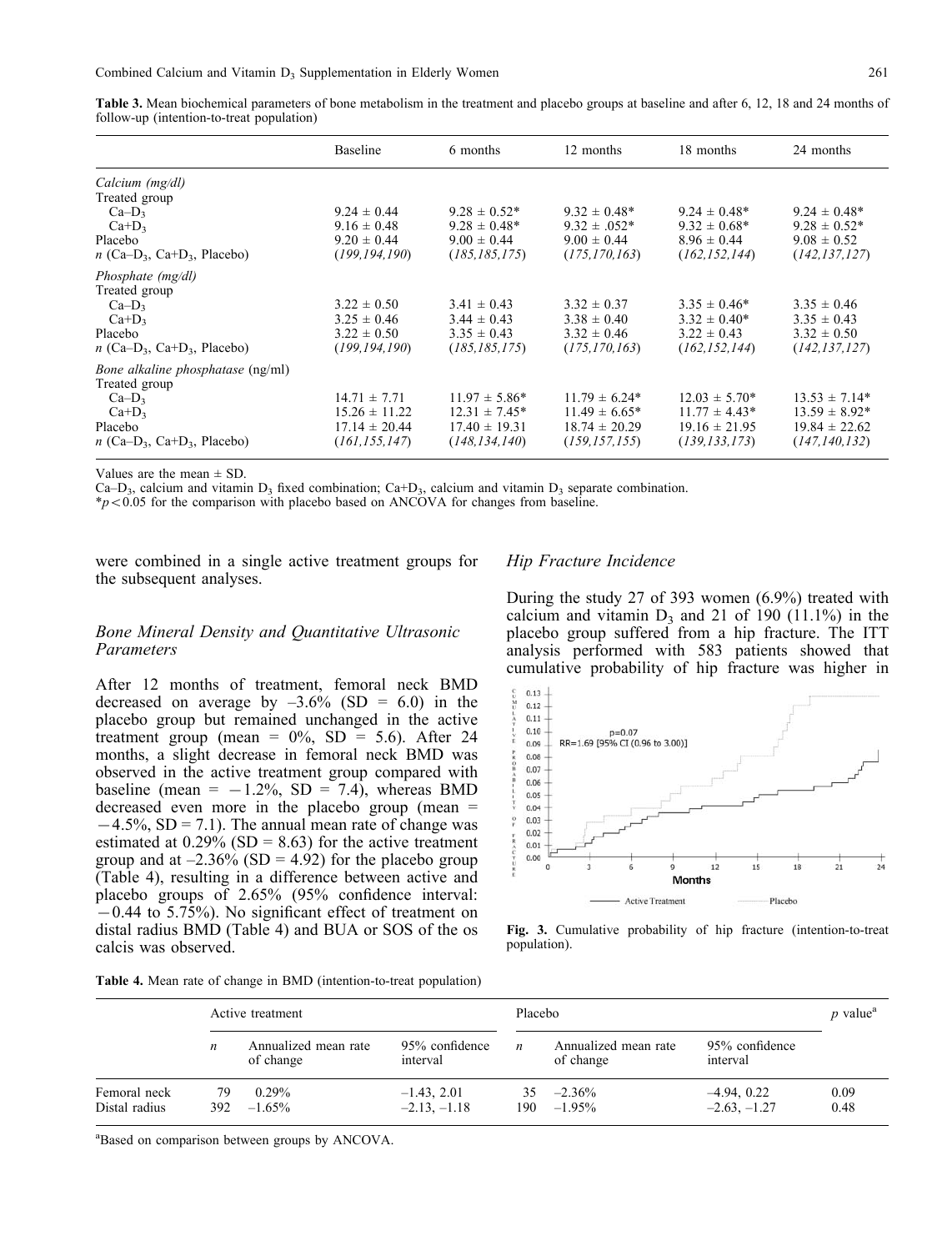The risk ratio for hip fracture among women in the placebo group compared with those in the active treatment group was 1.69 (95 % confidence interval,  $0.96 - 3$ ).

#### Other Nonvertebral Fractures

In the active and placebo groups, 17.8% and 17.9% of subjects respectively, experienced at least one nonvertebral fracture (NS). There was no significant difference in the percentage of fallers between groups (63.9% vs 62.1% in the active and placebo groups, respectively).

#### Safety Results

The percentages of deaths were similar in the active treatment  $(18.1\%)$  and placebo  $(23.9\%)$  groups. Only 40 patients (24 in the active treatment group and 16 in the placebo) reported gastrointestinal disorders (nausea, diarrhea, epigastric pains). These gastrointestinal symptoms led to discontinuation of the study only in 3 cases. Three patients developed hypercalcemia in the active treatment group: one resulting from recent myeloma, the two others from hyperparathyroidism which was masked at baseline by the very low serum vitamin D level and was revealed under therapy.

At baseline mean values of urinary calcium were in the same range for the two treatment groups (Table 5). Compared with baseline levels, the ratio of 24 h urinary calcium/creatinine concentrations increased significantly in the active treatment groups  $(p<0.003$  vs placebo at each time point). There was no difference between the groups in the percentage of patients with a urinary

calcium level higher than 350 mg/24 h at any time (Table 5). Treatment had no significant effect on serum creatinine levels. No renal calculus was reported.

### Discussion

This 2-year, randomized, placebo-controlled study (Decalyos II) showed that an appropriate daily supplement of calcium (1200 mg) in the form of tricalcium phosphate and vitamin  $D_3$  (800 IU) in ambulatory elderly women living in apartment homes normalized serum PTHi and 25(OH)D levels. These biochemical effects were associated with a reduced bone loss at the femoral neck and decreased risk of hip fracture. Treatment was very well tolerated.

In this study we found that calcium–vitamin D treatment reduced bone loss at the femoral neck – although not significantly, probably because of the limited number of subjects – but not at the distal radius. This suggests that the forearm site is not sensitive to changes induced by calcium–vitamin treatment, as has been previously reported for other antiresorptive therapy [23]. The decrease in femoral neck bone loss under treatment is likely to be mediated by a reduction in the rate of bone turnover as indicated by the sustained 8– 20% decreased levels of serum bone alkaline phosphatase, in agreement with previous studies using similar treatments [17,19].

Although this study was not powered to detect a reduction in hip fracture rate, the ITT analysis performed on 583 patients showed that the cumulative probability of hip fracture was higher in the placebo group compared with the active treatment group. The risk ratio for hip fracture among women in the placebo group compared with the active treatment group was 1.69 (95% confidence interval, 0.96 to 3), which is very close to that found in the Decalyos I study (1.7; 95% confidence interval, 1.0 to 2.8) [17].

Three randomized controlled studies using a similar total amount of calcium and vitamin D namely Decalyos

Table 5. Effect of treatments on 24 h urinary calcium/creatinine ratio, percentage of patients with urinary calcium > 350 mg per 24 h and serum creatinine and (intention-to-treat population)

|                                                                                                                                    | <b>Baseline</b>                                        | 12 months                                              | 24 months                                              |
|------------------------------------------------------------------------------------------------------------------------------------|--------------------------------------------------------|--------------------------------------------------------|--------------------------------------------------------|
| 24 h urinary calcium/creatinine ratio (mg/g creatinine per 24 h)<br>Active treatment<br>Placebo<br>$n$ (Active treatment, Placebo) | $119.13 \pm 78.40$<br>$124.74 \pm 82.78$<br>(276, 128) | $149.51 \pm 89.36*$<br>$117.28 \pm 73.53$<br>(166, 77) | $167.86 \pm 123.10*$<br>$113.15 \pm 97.28$<br>(89, 35) |
| Percentage of patients with urinary calcium $>$ 350 mg per 24 h<br>Active treatment<br>Placebo<br>$n$ (Active treatment, Placebo)  | $1.4\%$<br>$2.3\%$<br>(276, 128)                       | $3.0\%$<br>$1.3\%$<br>(166, 77)                        | $3.4\%$<br>$2.9\%$<br>(89, 35)                         |
| Serum creatinine (mml/l)<br>Active treatment<br>Placebo<br>$n$ (Active treatment, Placebo)                                         | $88.1 \pm 19.1$<br>$88.6 \pm 21.3$<br>(403, 205)       | $92.3 \pm 19.5$<br>$90.3 \pm 23.9$<br>(345, 163)       | $94.1 \pm 20.5$<br>$89.5 \pm 23.8$<br>(279, 127)       |

Values are mean  $\pm$  SD or percentage.

 $*p<0.03$  for the comparison with placebo based on Fisher's exact test.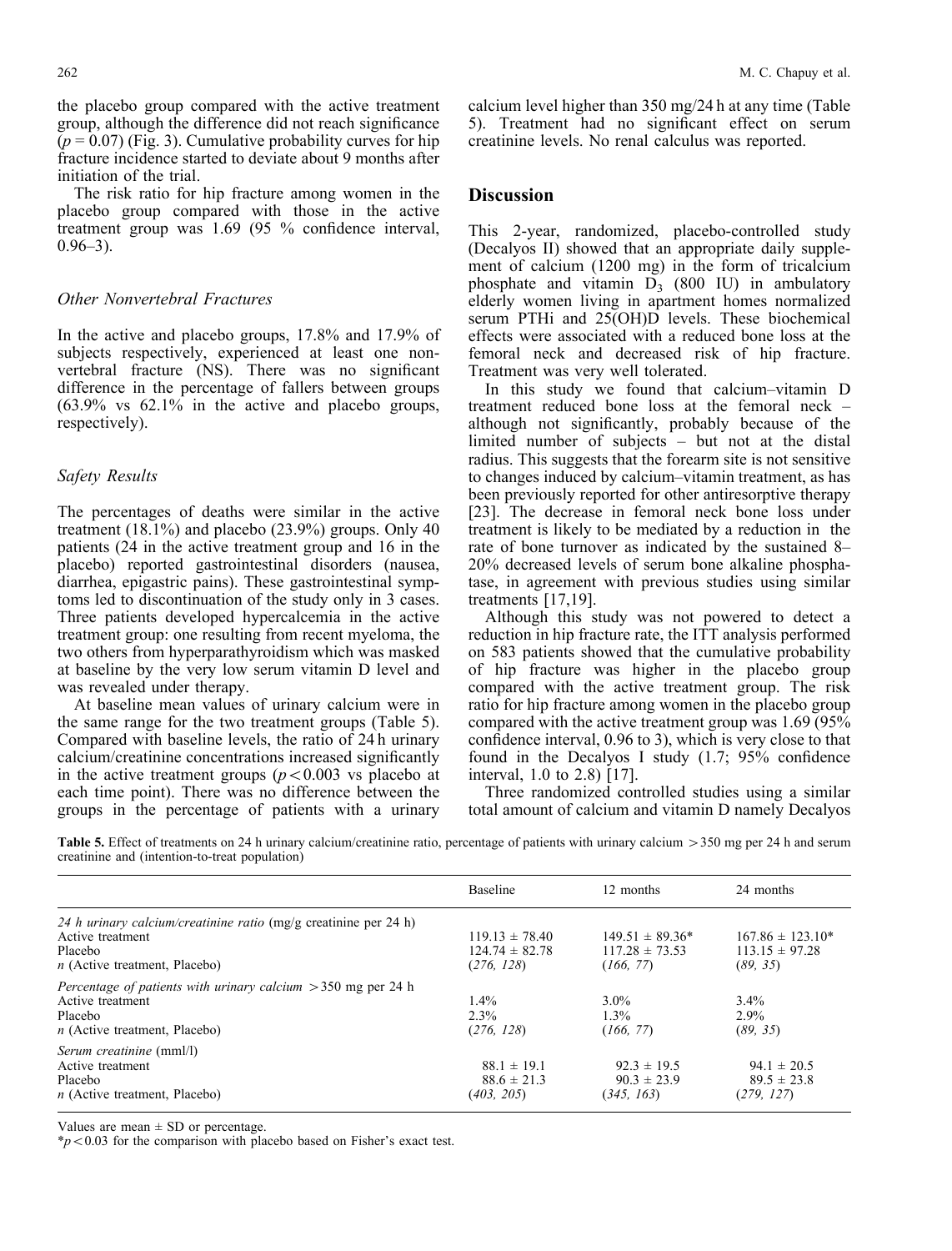I [17,18], the Dawson-Hughes et al. study [19] and Decalyos II, have established the beneficial effects of combined calcium and vitamin  $D_3$  supplement on the prevention of fracture risk. The Dawson-Hughes et al. study comprised both men and women living independently and participants were younger (mean age 71 years) than those involved in the Decalyos I and II studies. The authors reported a reduction in femoral neck, spine and total body BMD loss, and in the incidence of nonvertebral fractures. This trial is of particular interest because it suggests that the concept that calcium and vitamin D insufficiencies inducing hyperparathyroidism, previously established in institutionalized elderly population [17,18] and now confirmed by the Decalyos II study, can be extended to younger people living at home.

There has been some debate about the relative contributions of calcium and vitamin D in the prevention of bone loss when these two products are combined. The rationale for combining vitamin D and calcium was pointed out by Chevalley et al. [24] several years ago in a small double-masked placebo-controlled study. The authors reported that addition of oral calcium supplements in vitamin D repleted elderly patients significantly prevented the decrease in femoral neck BMD. In addition, Lips et al. [25] reported in a study of 2578 elderly men and women that there was no reduction in the incidence of fractures among those given vitamin D alone compared with those given placebo, although the dose of vitamin D was half that used in the studies using combined treatment. Thus these data suggest that the combination of calcium and vitamin D is indeed more effective than vitamin D alone.

It has been suggested that both bone and extraskeletal effects are involved in the prevention of hip fracture risk by calcium–vitamin D. Indeed muscle cells contain vitamin D receptors and  $1,25(OH)_{2}D_{3}$ , the active metabolite of vitamin D, increases basal intercellular  $Ca<sup>2+</sup>$ , as well as myosin light chain phosphorylation, in isolated vascular smooth muscle cells of rats [26]. In addition a recent study showed that vitamin D deficiency results in muscle weakness [27]. Thus it is likely that vitamin D deficiency or even insufficiency, which is very common in elderly people, could cause muscle weakness and disability of the lower extremities [28], which may result in increased risk of falls. In this study, however, there was no difference in the percentage of fallers between patients receiving calcium–vitamin D and placebo in agreement with the data reported by Dawson-Hughes et al. [19], but not in accordance with the recent results of Glerup et al. [29]. Thus a reduction in the incidence of falls does not clearly seem to account for the beneficial effects of treatment on the risk of hip fracture. More likely the beneficial effect of calcium– vitamin D results from increased bone strength mediated by stabilization of femoral neck BMD and/or reduction of bone turnover, high bone remodeling being a risk factor for hip fracture independent of BMD [30].

This study also revealed that elderly patients had very low calcium and vitamin D intakes which are respec-

tively less than 50% and 7% of the recommended amount for the elderly over the age of 70 years [31]. This partly contributes to the high incidence of calcium and vitamin D insufficiencies reported in several previous publications, the proportion of elderly patients having low serum 25(OH)D levels  $(< 12$  ng/ml) ranging from 36% to 57% [14,15,17–19,32–36]. Vitamin D insufficiency was also found in 14% of healthy younger men and women participating in the SU.VI.MAX. study which comprised of 465 men and 804 healthy women from France with a mean age of 50 years  $(SD = 6)$  [14]. The results of this study suggested also that the threshold of 25(OH)D concentration below which serum PTH begins to increase is actually much higher than the classical 12 ng/ml and was estimated to be around 28 ng/ ml as confirmed in the Boston Medical Inpatient study [15]. In support of that concept, Malabanan et al. [37], in an intervention calcium–vitamin D trial performed in patients with serum 25(OH)D levels between 10 and 25 ng/ml, concluded that circulating levels of 25(OH)D have to reach at least 20 ng/ml in order to maintain normal PTH levels. Consequently, vitamin D insufficiency, defined to be a state of hypovitaminosis D influencing calcium and phosphate homeostasis and bone remodeling through the stimulation of PTH secretion, is probably more common than previously believed. Thus, as proposed by Utiger [36], widespread increase in vitamin D and calcium intakes are likely to have a beneficial effect on the management of osteoporosis and the prevention of other severe diseases. An association between vitamin D and/or calcium insufficiency and increased risk of dying of several cancers has been reported [38–40].

In conclusion, this placebo-controlled study showed that calcium and vitamin D supplementation is safe and induced a moderate reduction in femoral neck bone loss associated with a substantial reduction of the risk of hip fracture in elderly ambulatory women. These data together with previous double-masked placebo-controlled studies, support the treatment of all clinical situations associated with hypovitaminosis D and inadequate dietary calcium intake.

#### List of co-investigators

P. Alabéatrix, M. Badinand, R. Baptistal, P. Bayle, J. Bayon, J. M. Blanc, A. Blanchard, T. Boge, H. Buatier, J.P. Bucher, H. Cadars, V. Cavelier, F. Cecillon, R. Chardon, G. Clauss, F. Christophe, O. de Montgrand, J. C. Debanne, J. P. Deveaux, K. Djebabra, J. J. Duval, A. Ferrand, F. Fort, J. J. Gilles, J. M. Giroux, D. Heyraud, C. Hochdoerfer, P. L. Jacquier, J. P. Jurine, E. Kiledjian, B. Lagrut, G. Lambert, V. Laval Bonnet, A. Malataverne, R. Manière, L. Marchand, B. Marino, P. Marissal, B. Meyrand, J. Moret, J. Morin, M. F. Odelin, C. Paire, D. Roccaz, N. Ruillière, Y. Sage, P. Saraidarian, G. Sattonay, P. Terracol, D. Varona, F. Vincent, A. Yon, H. Zacharie.